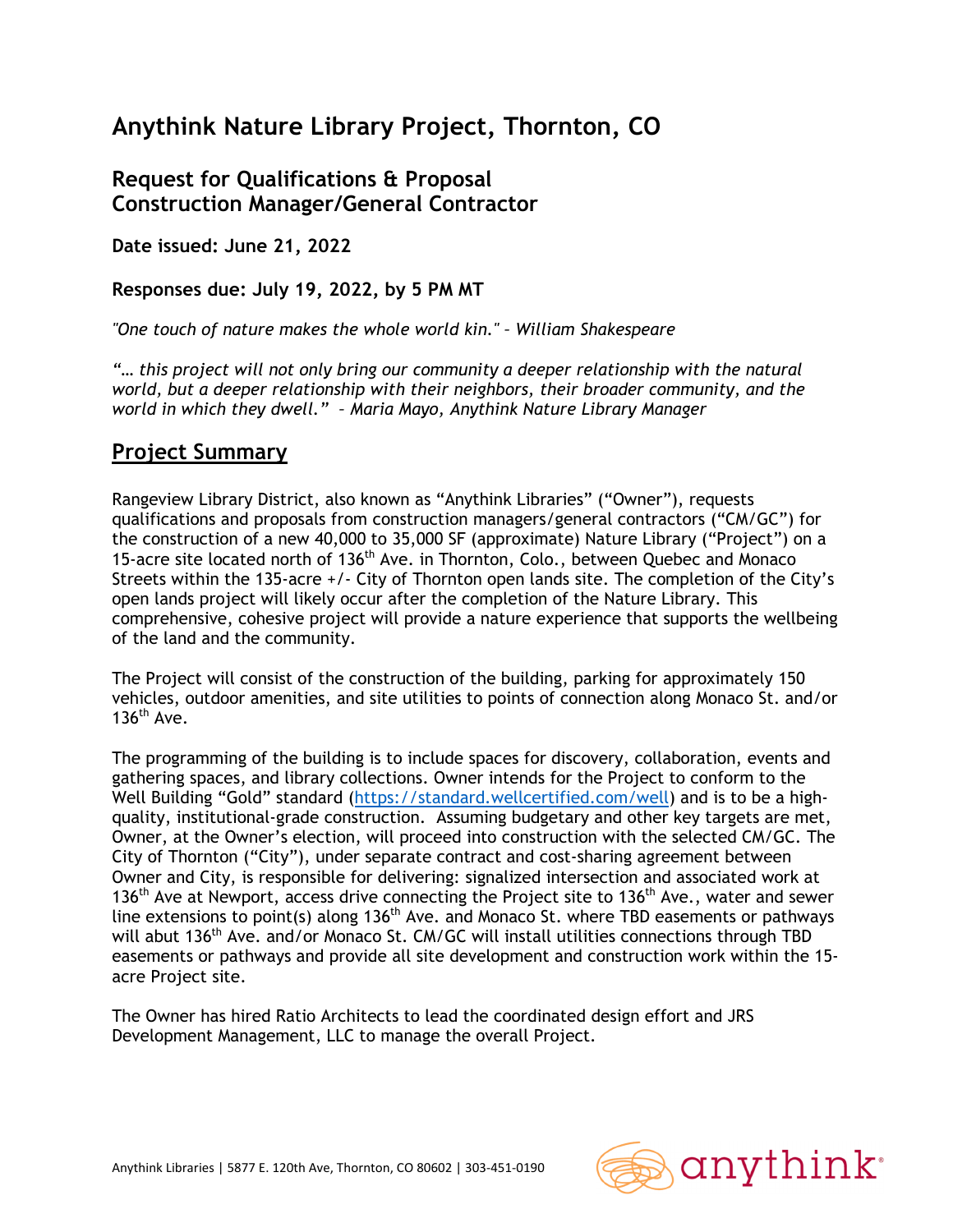

# **Scope of Work – Preconstruction Services**

Below outlines the scope of work for preconstruction services.

- Work collaboratively with Owner and design team to establish construction-related Project goals and priorities
- Evaluate and inform Owner and design team of market conditions and risks with respect to labor, equipment, materials, budget, delivery schedules and related items
- Provide, as requested by Owner, month-by-month estimated construction spend down schedule(s)
- Provide recommendations and guidance to Owner and design team with on all matters of design, materials, methods, systems and assemblies
- Provide recommendations and guidance to Owner and design team on matters of scheduling, phasing, product availability and procurement schedules
- Provide recommendations and guidance to Owner and design team on matters of quality, sustainability, aesthetics and long-term value
- Provide comprehensive construction budget and management of construction budget to hold to established budget through time of final pricing
- Attend design and coordination meetings
- Provide constructability reviews including reviews by major subcontractors
- Provide CPM construction scheduling, including long-lead items, planning and logistics



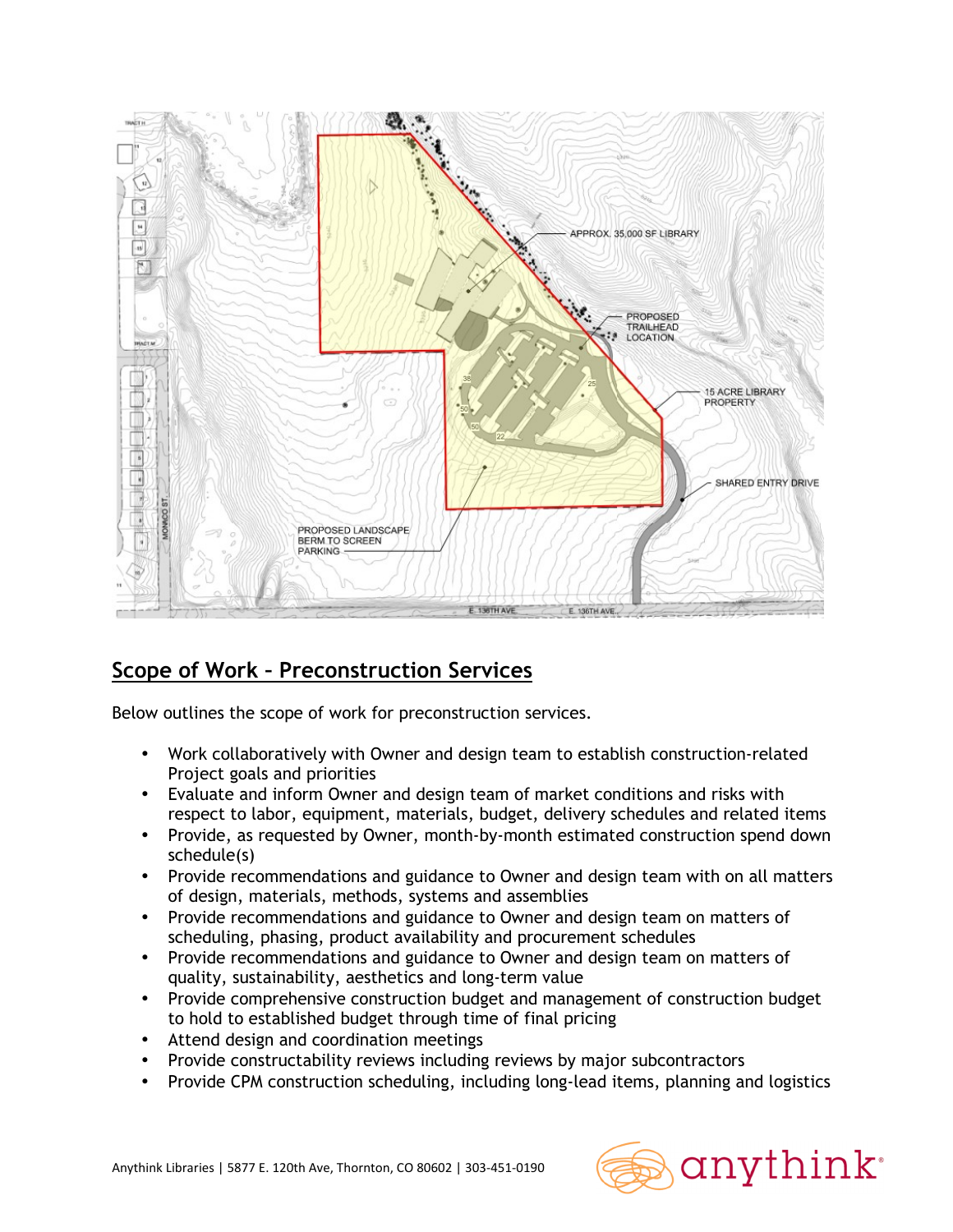- Inform Owner and design team of schedule and budget risks along with methods to control and minimize negative impacts of such risks
- Provide intra-phase input and guidance as requested by design team and/or Owner
- Review and evaluate bid document design completeness and provide recommendations to Owner and design team to improve the clarity and comprehensiveness of bid documentation
- Produce comprehensive milestone estimates
- Develop value engineering alternatives, recommendations and tracking of such items to control costs, control risks, meet schedule and improve long-term value of Project
- Prequalify subcontractors and suppliers to control costs, risks, meet schedule, and conform to quality expectations
- Establish, at design completion, a fixed price for construction to the satisfaction of Owner and in conformance with established budget

## **Scope of Work – Construction Services**

Below outlines the scope of work for construction services.

- Manage all aspects of construction
- Coordinate with all authorities having jurisdiction over the Project
- Provide comprehensive CPM schedule and continual updates, including near-term schedules
- Provide reporting on trending costs of construction reflective of potential change orders
- Report on potential construction schedule and budget risks upon discovery of such risks
- Perform Well Building Gold Certification tasks as required by CM/GC
- Provide site supervision and safety
- Provide utility coordination for all public and private utilities servicing the site
- Provide coordination for construction-related permits, and inspections, including Owner's material testing entity
- Coordinate with City as required for the City's construction of above listed Cityprovided scopes
- Perform Project closeout tasks as required or requested by Owner, including tasks associated with AHJ's and investors
- Coordinate and cooperate with Owner and Owner's consultants and vendors
- Perform other CM/GC related services to ensure a complete and successful Project and services as defined within the contract

## **Form of Contract**

The contract form for the Project will be a modified AIA A133-2019 and AIA A201 General Conditions, although a separate Project-specific preconstruction agreement may be used inlieu of the contract for construction.

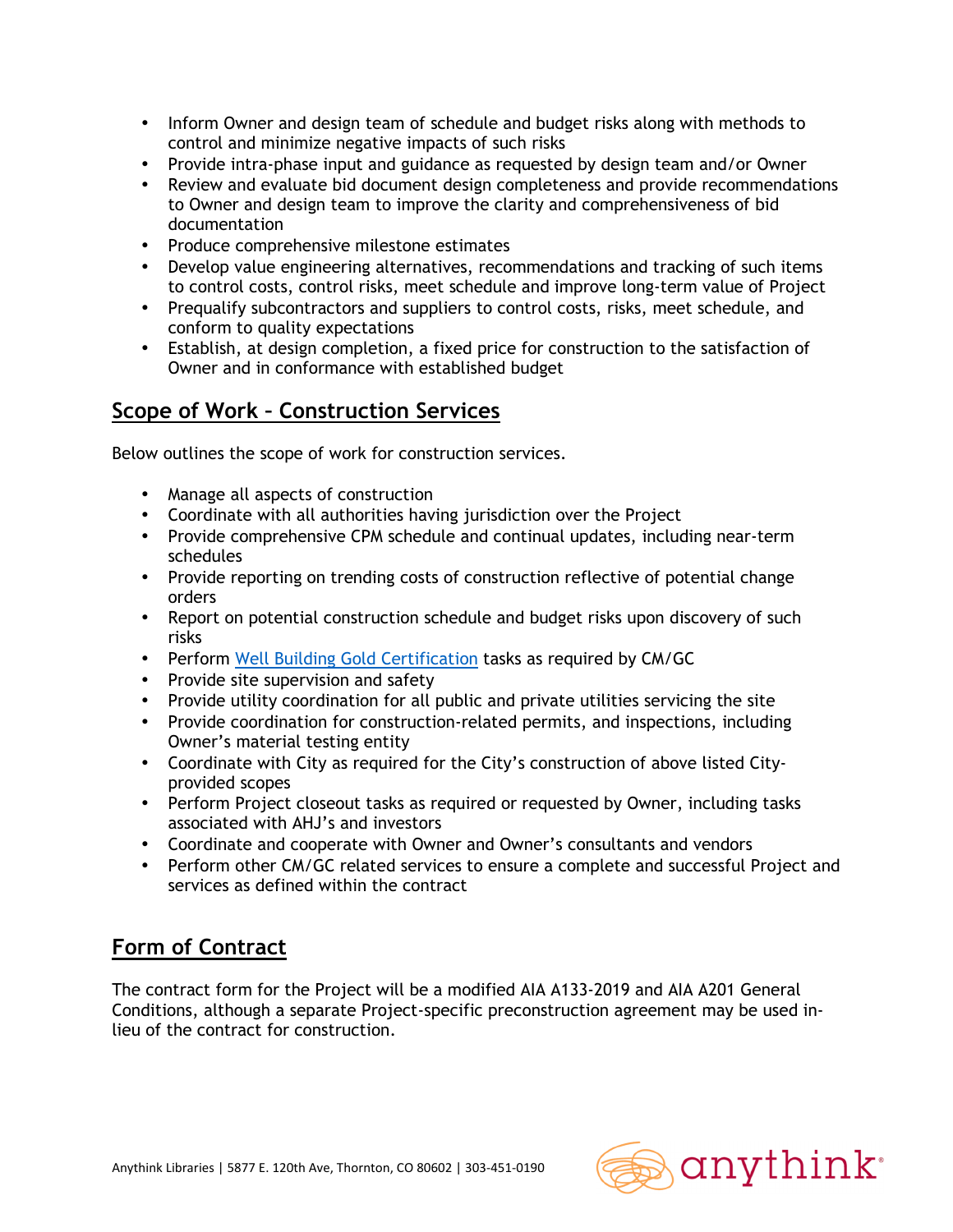#### **Schedule of Events (subject to change)**

| Item                            | Date                   |
|---------------------------------|------------------------|
| <b>Issuance of RFQP</b>         | June 20, 2022          |
| CM/GC respondent questions due  | June 28, 2022          |
| Owner answers to CM/GC          | July 7, 2022           |
| respondent questions            |                        |
| RFQP submittal due              | July 19, 2022, 5 PM MT |
| Owner shortlist determination   | July 28, 2022          |
| Owner interviews of shortlisted | August 4, 2022         |
| <b>CM/GC</b> respondents        |                        |
| CM/GC award notification        | August 5, 2022         |
| Initiation of preconstruction   | August 8, 2022         |
| services                        |                        |
| <b>Construction document</b>    | Spring/Summer 2023     |
| completion                      |                        |
| Final construction pricing      | <b>July 2023</b>       |
| Owner concurrence with pricing  | August 2023            |
| Start of construction           | August 2023            |
| Construction completion         | Q1 2025                |

#### **Exhibits Incorporated into this RFQP (provided as separate file)**

- Survey of 15-acre Project site
- Environmental Phase 1 Report
- Environmental Phase 2 Report
- Geotechnical Report
- Required Legal Provisions
- Concept Site Plan

#### **Table of Submittal Requirements and Format for Preconstruction and CM/GC Services RFQP**

| Item           | <b>Title</b>                               | <b>Description</b>                                                                                                                                                                                                               |  |
|----------------|--------------------------------------------|----------------------------------------------------------------------------------------------------------------------------------------------------------------------------------------------------------------------------------|--|
| 1A             | <b>Firm Qualifications</b>                 | Provide current completed AIA A305 - Contractor's                                                                                                                                                                                |  |
|                |                                            | <b>Qualification Statement</b>                                                                                                                                                                                                   |  |
| 1B             | Firm Experience                            | Summary of firm's experience, with a focus on strengths                                                                                                                                                                          |  |
|                | Narrative                                  | which are applicable to Project                                                                                                                                                                                                  |  |
| 1 <sup>C</sup> | Firm Project<br>Examples and<br>References | For projects of similar type and/or scale and complexity,<br>provide four (4) project examples/references. Include the<br>following information for each project:<br>Project name and description<br>Year completed<br>$\bullet$ |  |
|                |                                            | Location (reference projects within 150 miles of<br>$\bullet$<br>Project location only)<br><b>Budget</b><br>$\bullet$                                                                                                            |  |



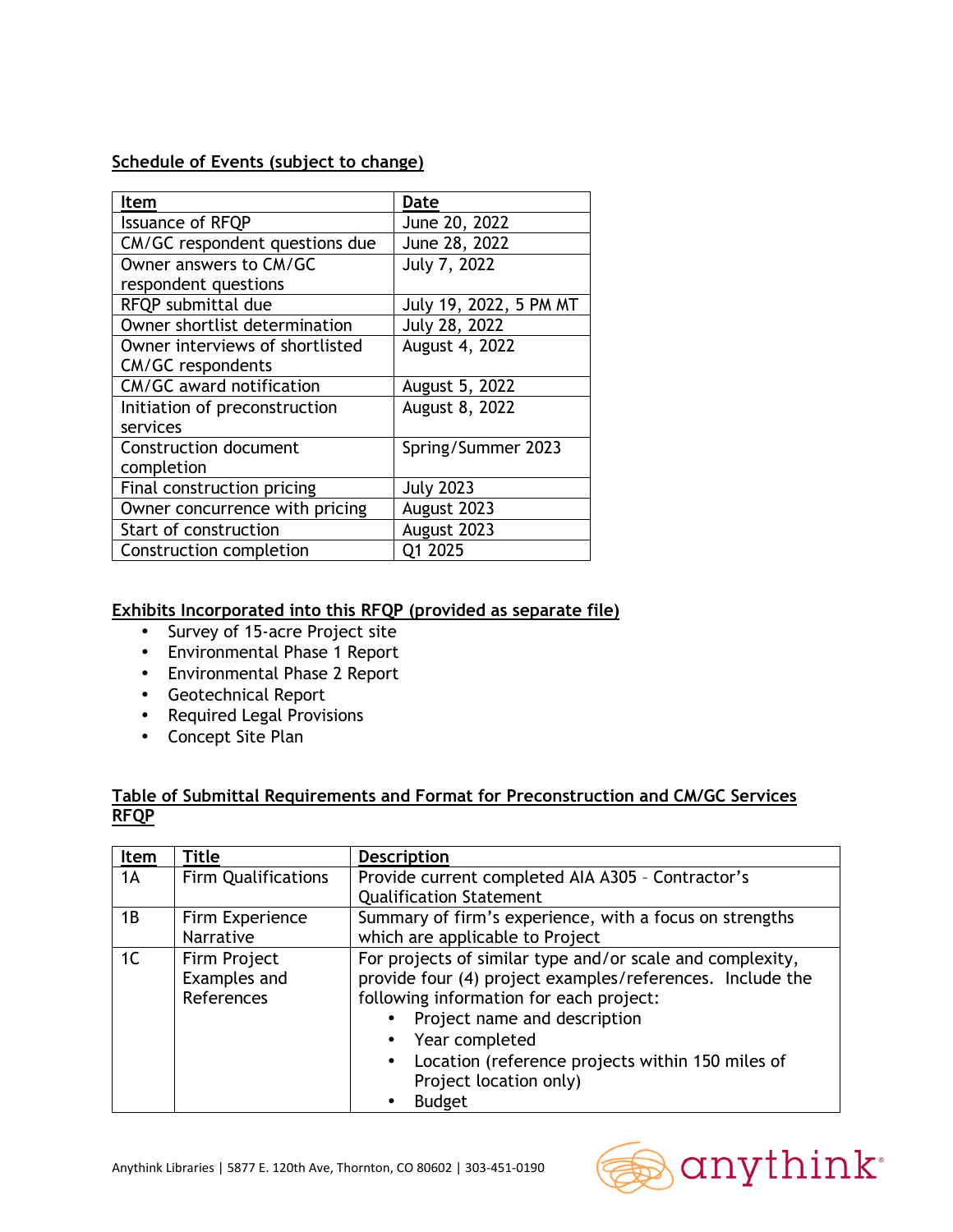|                            | Owner contact name and contact information                                                                                                                                                                                                                                                                                                                                                                     |  |
|----------------------------|----------------------------------------------------------------------------------------------------------------------------------------------------------------------------------------------------------------------------------------------------------------------------------------------------------------------------------------------------------------------------------------------------------------|--|
|                            | Architect contact name and information                                                                                                                                                                                                                                                                                                                                                                         |  |
|                            | Provide sample formats of standard project documentation                                                                                                                                                                                                                                                                                                                                                       |  |
|                            | and tools, including:                                                                                                                                                                                                                                                                                                                                                                                          |  |
|                            | Construction budget format                                                                                                                                                                                                                                                                                                                                                                                     |  |
|                            | Budget management and VE log(s)                                                                                                                                                                                                                                                                                                                                                                                |  |
|                            | CPM schedule and CPM near-term schedule                                                                                                                                                                                                                                                                                                                                                                        |  |
|                            | Other key forms/formats which are dedicated project                                                                                                                                                                                                                                                                                                                                                            |  |
|                            | management and communications tools                                                                                                                                                                                                                                                                                                                                                                            |  |
|                            | Provide organization chart showing the relationships                                                                                                                                                                                                                                                                                                                                                           |  |
|                            | between roles of each team member<br>Summary resumes of each key team member to be directly                                                                                                                                                                                                                                                                                                                    |  |
|                            | and significantly involved in the Nature Library Project.                                                                                                                                                                                                                                                                                                                                                      |  |
|                            | Include the following information:                                                                                                                                                                                                                                                                                                                                                                             |  |
|                            | Name                                                                                                                                                                                                                                                                                                                                                                                                           |  |
|                            | Years of construction experience                                                                                                                                                                                                                                                                                                                                                                               |  |
|                            | Year with firm                                                                                                                                                                                                                                                                                                                                                                                                 |  |
|                            | Project list with role played by team member                                                                                                                                                                                                                                                                                                                                                                   |  |
|                            | For each team member submitted within 2B (above), provide                                                                                                                                                                                                                                                                                                                                                      |  |
|                            | the level of involvement in percentage terms of workload to                                                                                                                                                                                                                                                                                                                                                    |  |
|                            | be committed to Project. If a team members involvement                                                                                                                                                                                                                                                                                                                                                         |  |
|                            | varies by phase, identify percentage involvement by team                                                                                                                                                                                                                                                                                                                                                       |  |
|                            | member, by phase. Address both Preconstruction and                                                                                                                                                                                                                                                                                                                                                             |  |
|                            | Construction work.                                                                                                                                                                                                                                                                                                                                                                                             |  |
|                            | Provide an itemized list and narrative of specific methods to                                                                                                                                                                                                                                                                                                                                                  |  |
|                            | be used to obtain best value from the subcontractor and                                                                                                                                                                                                                                                                                                                                                        |  |
|                            | supplier markets.                                                                                                                                                                                                                                                                                                                                                                                              |  |
|                            | Provide an itemized list and narrative of specific methods to                                                                                                                                                                                                                                                                                                                                                  |  |
|                            | be used to manage cost, schedule, and performance risks<br>inherent in the pricing, procurement and execution of the                                                                                                                                                                                                                                                                                           |  |
|                            | Project in the current market.                                                                                                                                                                                                                                                                                                                                                                                 |  |
|                            | Provide detailed narrative approach of how a material                                                                                                                                                                                                                                                                                                                                                          |  |
|                            | change in scope, costs or schedule would impact CM/GC                                                                                                                                                                                                                                                                                                                                                          |  |
|                            | overhead costs.                                                                                                                                                                                                                                                                                                                                                                                                |  |
|                            | Provide listing of all scopes of work typically self-performed                                                                                                                                                                                                                                                                                                                                                 |  |
| Self-Performed             | or potentially proposed as self-performed by CM/GC. If                                                                                                                                                                                                                                                                                                                                                         |  |
| <b>Construction Scopes</b> | none, declare "none."                                                                                                                                                                                                                                                                                                                                                                                          |  |
| Project Approach -         | Provide preliminary, high-level CPM schedule.                                                                                                                                                                                                                                                                                                                                                                  |  |
|                            |                                                                                                                                                                                                                                                                                                                                                                                                                |  |
|                            | Provide all-inclusive fee for all preconstruction services,                                                                                                                                                                                                                                                                                                                                                    |  |
|                            | including: cost estimating, milestone design estimates,                                                                                                                                                                                                                                                                                                                                                        |  |
|                            | design collaboration on systems and assemblies, value                                                                                                                                                                                                                                                                                                                                                          |  |
|                            | engineering and cost savings recommendations, scheduling,                                                                                                                                                                                                                                                                                                                                                      |  |
|                            | determining methods for obtaining best value for Owner's<br>benefit, procurement recommendations, determining                                                                                                                                                                                                                                                                                                  |  |
|                            |                                                                                                                                                                                                                                                                                                                                                                                                                |  |
|                            |                                                                                                                                                                                                                                                                                                                                                                                                                |  |
|                            | construction cost risk mitigation measures and other<br>reasonable preconstruction requests made by design team                                                                                                                                                                                                                                                                                                |  |
|                            | <b>Firm Documentation</b><br><b>Standards</b><br><b>Team Organization</b><br><b>Team Experience</b><br><b>Team Commitment</b><br>Project Approach -<br><b>Best Value</b><br>Project Approach -<br>Cost, Schedule and<br><b>Performance Risk</b><br>Management<br>Project Approach -<br>Changes to baseline<br>project assumptions<br>Project Approach -<br>Schedule<br>$Costs -$<br><b>Preconstruction Fee</b> |  |

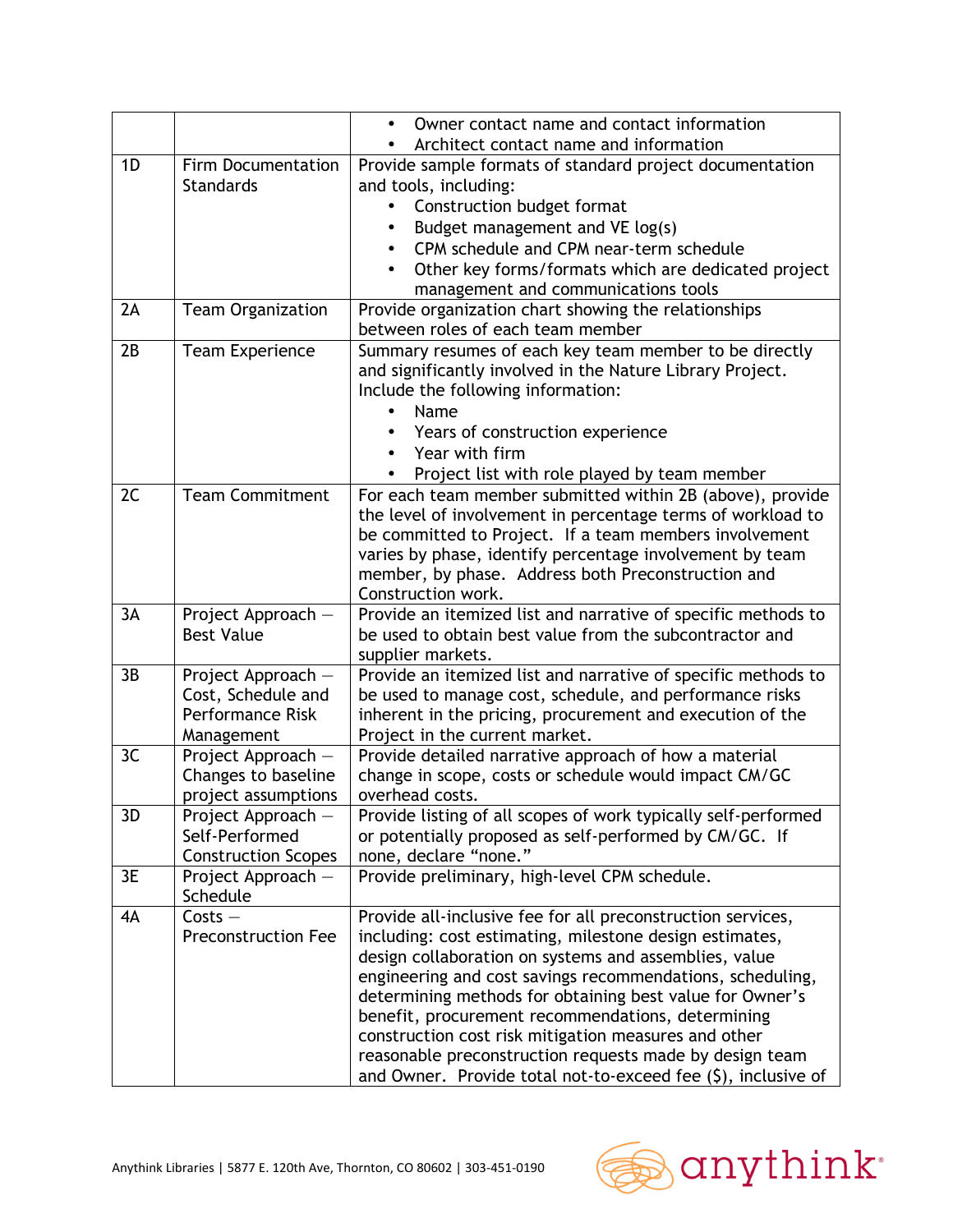|           |                                                                     | direct costs, indirect/overhead costs and any reimbursables<br>(if applicable).                                                                                                                                                                                                                                                                                                                                                                                                                                                                                                                                                                                                                                                                                      |  |
|-----------|---------------------------------------------------------------------|----------------------------------------------------------------------------------------------------------------------------------------------------------------------------------------------------------------------------------------------------------------------------------------------------------------------------------------------------------------------------------------------------------------------------------------------------------------------------------------------------------------------------------------------------------------------------------------------------------------------------------------------------------------------------------------------------------------------------------------------------------------------|--|
| 4B        | Costs - Construction<br>Fee $(5 \text{ and } % )$                   | Provide a fixed fee for construction based on a budget of<br>\$35M expressed in \$.                                                                                                                                                                                                                                                                                                                                                                                                                                                                                                                                                                                                                                                                                  |  |
|           |                                                                     | Provide fee in terms of % of cost of construction ((general<br>conditions + general requirements + direct<br>construction)/ $$35M$ ) = %).                                                                                                                                                                                                                                                                                                                                                                                                                                                                                                                                                                                                                           |  |
| 4C        | $Costs - CM/GC$<br>Overhead                                         | Provide detailed costs exhibits for all General Conditions and<br>General Requirements for the project. These overhead costs<br>are to include all necessary labor (fully burdened),<br>materials, equipment, supplies and other costs necessary to<br>fully execute the project, exclusive of subcontractor direct<br>construction. No CM/GC overhead costs can be assigned to<br>any subcontractor direct costs of construction for this<br>exercise or at time of establishment of a fixed price of<br>construction.<br>Provide separate breakout of labor categories which<br>correlate to staffing plan, including hourly rates for each<br>labor category in effect for the duration of the project (may<br>warrant different fee tables for different years). |  |
| 4D        | $Costs - Self$<br>Performed Work Fee<br>(if applicable)             | Provide a CM/GC Fee as a percentage (%) mark-up on any<br>self-performed work                                                                                                                                                                                                                                                                                                                                                                                                                                                                                                                                                                                                                                                                                        |  |
| 4E        | $Cost - Survey$                                                     | Provide percentage rate (%) for CM/GC to provide a Payment<br>and Performance Bond for the Project                                                                                                                                                                                                                                                                                                                                                                                                                                                                                                                                                                                                                                                                   |  |
| 4F        | $Cost - Builder's$<br>Risk Insurance                                | Owner may request Builder's Risk Insurance policy to be<br>provided by CM/GC. Provide percentage rate (%) for the<br>total cost of Builder's Risk Insurance for the entire project<br>duration.                                                                                                                                                                                                                                                                                                                                                                                                                                                                                                                                                                      |  |
| 4G        | Cost -Subcontractor<br>Default Insurance                            | Owner may request Subcontractor Default Insurance to be<br>provided by CM/GC. Provide percentage rate (%) for the<br>total cost of Subcontractor Default Insurance for the entire<br>project duration.                                                                                                                                                                                                                                                                                                                                                                                                                                                                                                                                                               |  |
| 4H        | $Cost - General$<br>Liability Insurance                             | Provide percentage rate (%) on cost of work for General<br>Liability Insurance.                                                                                                                                                                                                                                                                                                                                                                                                                                                                                                                                                                                                                                                                                      |  |
| <b>5A</b> | Acknowledgement -<br>Change Order<br>Markup                         | Provide acknowledgement and agreement that overhead and<br>profit (fee) costs for any change shall not exceed a total of<br>15%, inclusive of material suppliers, subcontractors and<br>CM/GC.                                                                                                                                                                                                                                                                                                                                                                                                                                                                                                                                                                       |  |
| 5B        | Acknowledgement -<br>Self-Performed<br><b>Work</b>                  | Provide acknowledgement and agreement that any work to<br>be proposed as self-performed by CM/GC needs to be<br>approved in advance by Owner and is subject to a minimum<br>of three (3) bona-fide bids for each scope of work.                                                                                                                                                                                                                                                                                                                                                                                                                                                                                                                                      |  |
| 5C        | Acknowledgement -<br>Open Records                                   | Respondent acknowledgement that response to RFQP is<br>subject to the Colorado Open Records Act (CORA).                                                                                                                                                                                                                                                                                                                                                                                                                                                                                                                                                                                                                                                              |  |
| 6A        | Conditions,<br>Clarifications,<br>Exclusions &<br><b>Exceptions</b> | Provide a detailed list of any and all clarifications,<br>qualifications, exclusions and/or conditions to this proposal.<br>Modified versions AIA A133-2019 and AIA A201 is the contract<br>type to be assumed.                                                                                                                                                                                                                                                                                                                                                                                                                                                                                                                                                      |  |